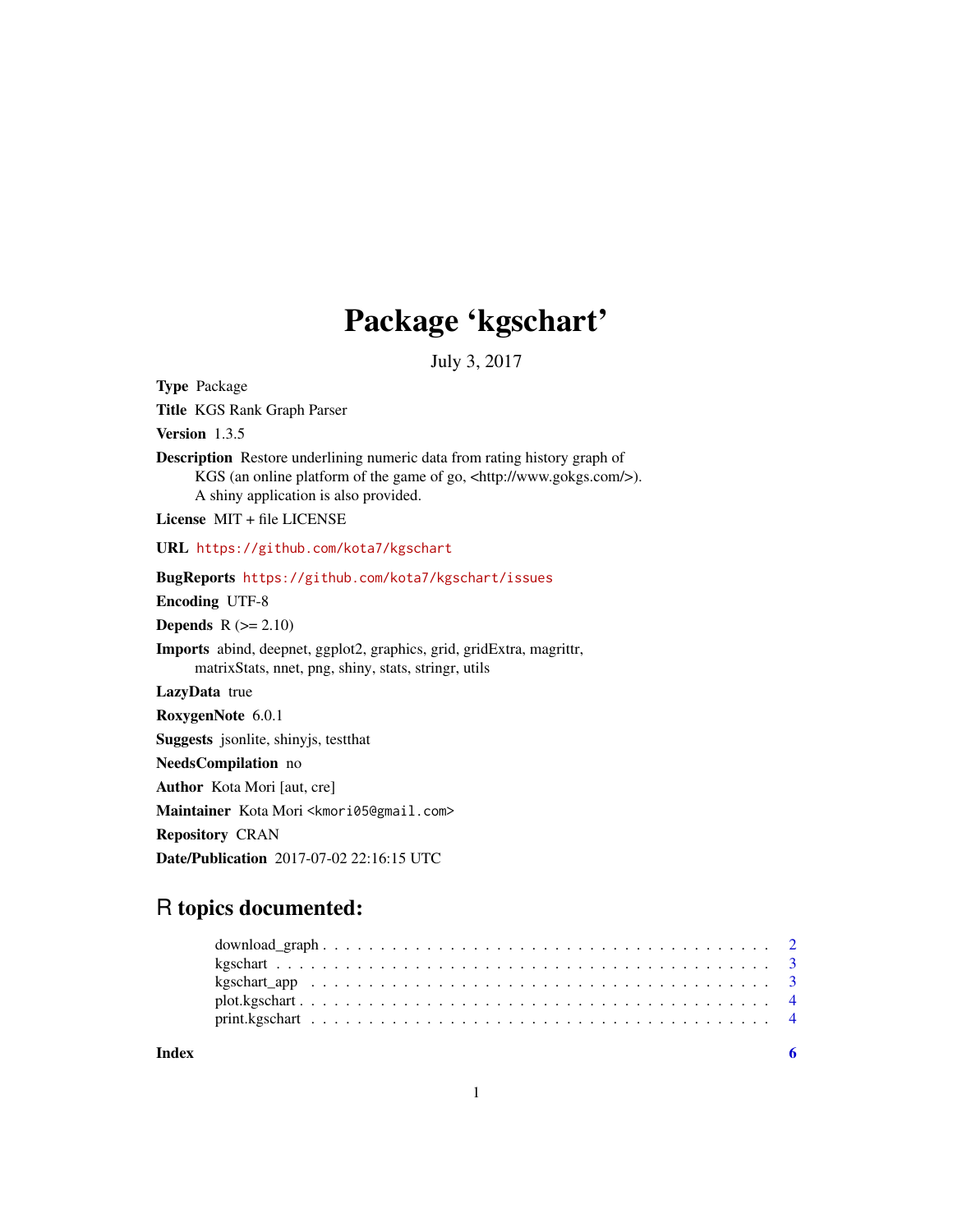<span id="page-1-0"></span>

#### **Description**

Access KGS server and download the latest rank graph of the specified player. Requires internet connection. Returns the path to the downloaded file if succeeded.

#### Usage

```
download_graph(id, dst = tempfile(), lang = "en", country = "US",
 method = "libcurl", ...)
```
#### Arguments

| id        | KGS ID                                                                  |
|-----------|-------------------------------------------------------------------------|
| dst       | destination file path or directory                                      |
| lang      | language code, a lower case character of length 2                       |
| country   | country code, an upper case character of length 2                       |
| method    | method to be used for downloading files. See download. File for details |
| $\ddotsc$ | optional arguments for download. File other than method and mode        |

#### Details

Default setting downloads the English version. Another good option is to set lang='ja' and country='JP', which downloads the Japanese version.

#### Value

path to the saved file

#### See Also

[download.file](#page-0-0)

#### Examples

```
## Not run:
f <- download_graph('twoeye')
p <- png::readPNG(f)
plot.new()
rasterImage(p,0,0,1,1)
## End(Not run)
```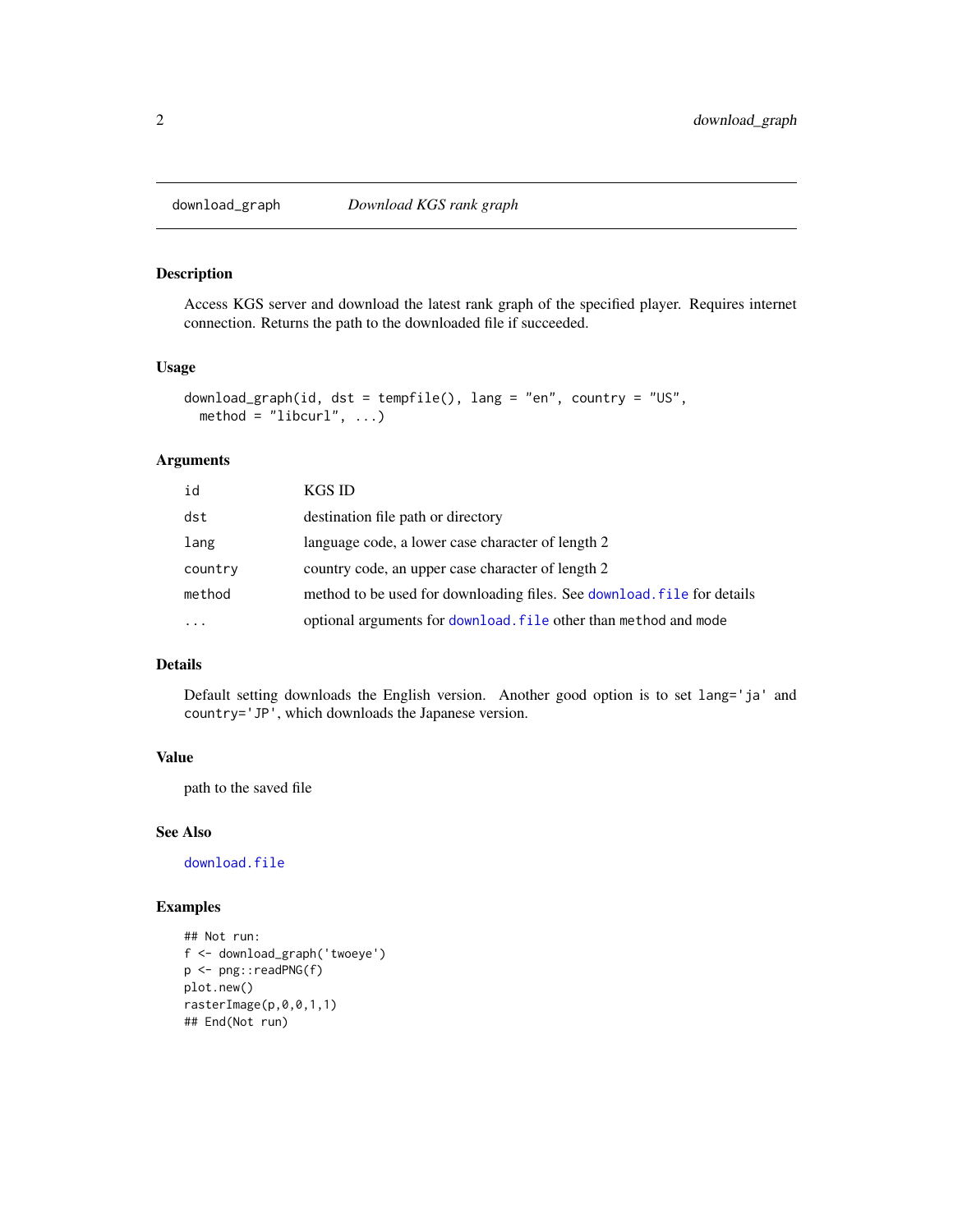<span id="page-2-0"></span>

#### Description

Parse a KGS rank graph and recover undelining numeric data.

#### Usage

```
kgschart(src, keep_image = FALSE, ...)
```
#### Arguments

| src        | png file name                                   |
|------------|-------------------------------------------------|
| keep_image | if TRUE, keep image arrays, otherwise discarded |
| $\cdots$   | other arguments for readPNG                     |

#### Value

kgschart class object

#### Examples

```
x <- kgschart(system.file("extdata/leela-ja_JP.png",
                         package = "kgschart"))
head(x$data)
## Not run:
plot(x)
## End(Not run)
```
kgschart\_app *Launch shiny app*

#### Description

Start "KGS Rank Graph Parser" applicaiton.

#### Usage

kgschart\_app(...)

#### Arguments

... optional arguments for [runApp](#page-0-0)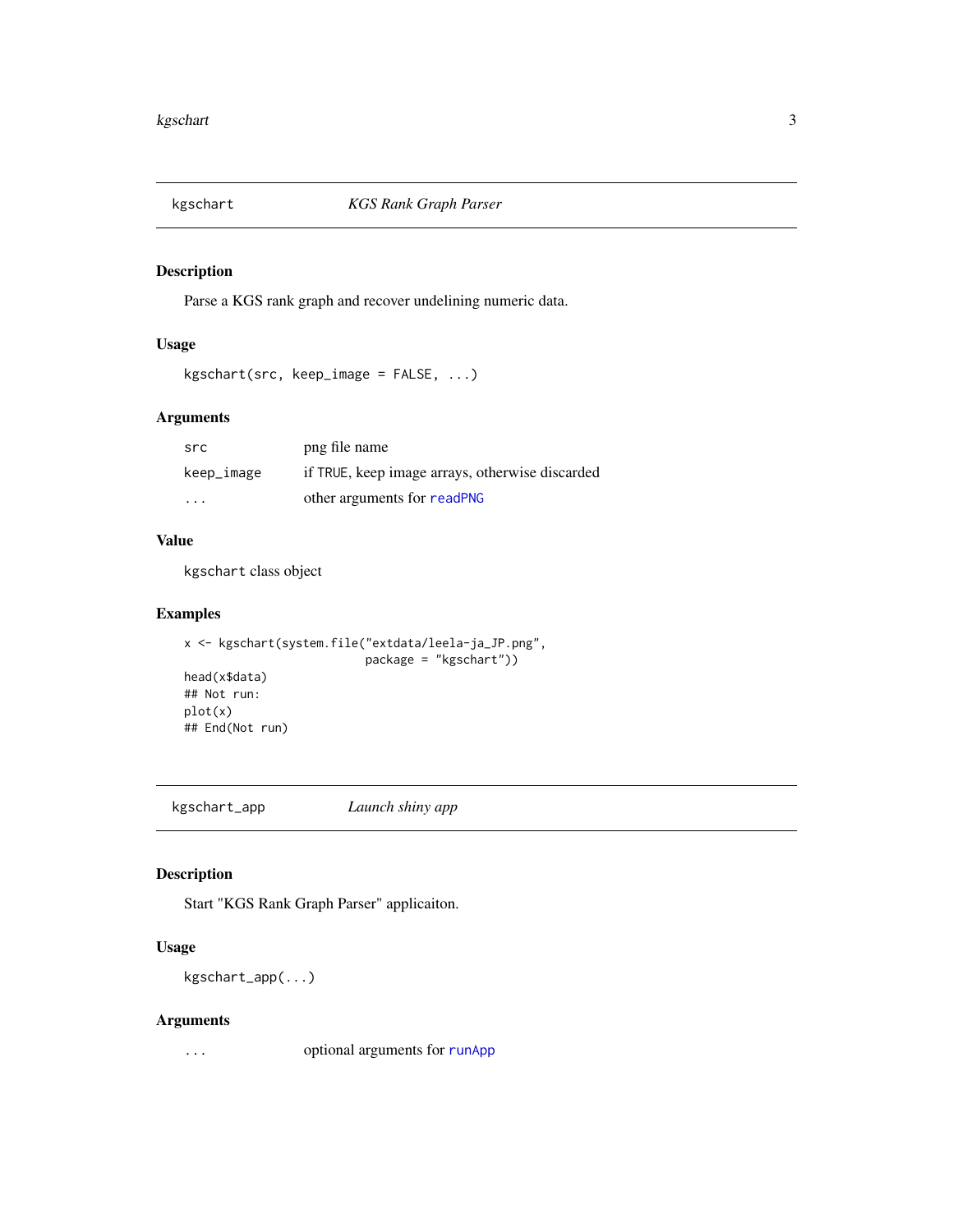#### Examples

```
## Not run:
kgschart_app()
## End(Not run)
```
plot.kgschart *Plot method for kgschart object*

#### Description

Plot data or image

#### Usage

## S3 method for class 'kgschart'  $plot(x, y = NULL, image = FALSE, separate = FALSE, ...)$ 

#### Arguments

| $\mathsf{x}$ | kgschart class object                                                                       |
|--------------|---------------------------------------------------------------------------------------------|
| y            | not in use                                                                                  |
| image        | if TRUE, draw the image, otherwise plot the data                                            |
| separate     | if TRUE, and image is TRUE, draw the image separated by component. Useful<br>for debugging. |
| $\cdots$     | not in use                                                                                  |

#### Value

gtable object if image and separate are both TRUE, ggplot object otherwise

print.kgschart *Print method for kgschart object*

## Description

Display basic information

#### Usage

```
## S3 method for class 'kgschart'
print(x, \ldots)
```
<span id="page-3-0"></span>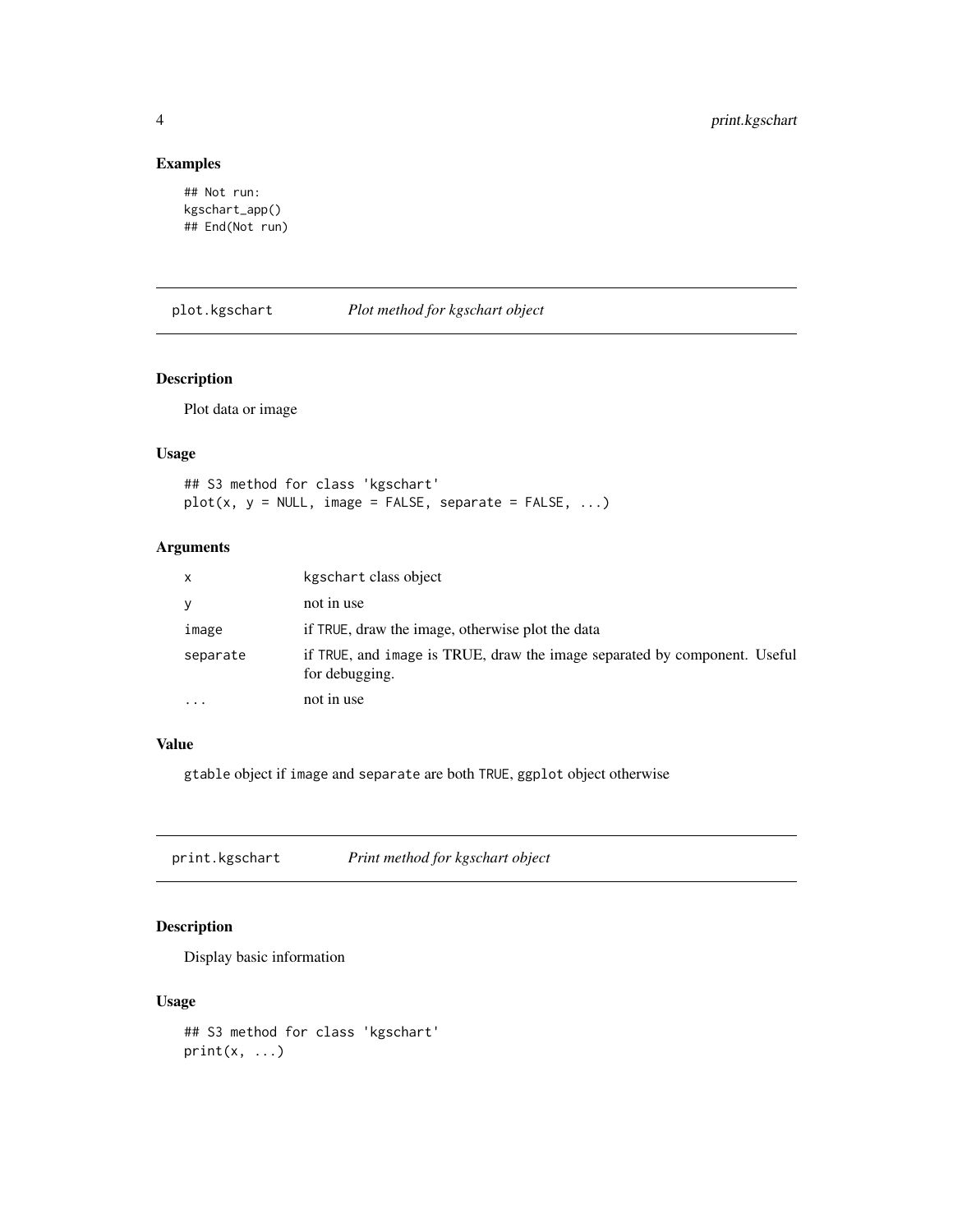## print.kgschart

# Arguments

| x       | kgschart class object |
|---------|-----------------------|
| $\cdot$ | not in use            |

# Value

Nothing